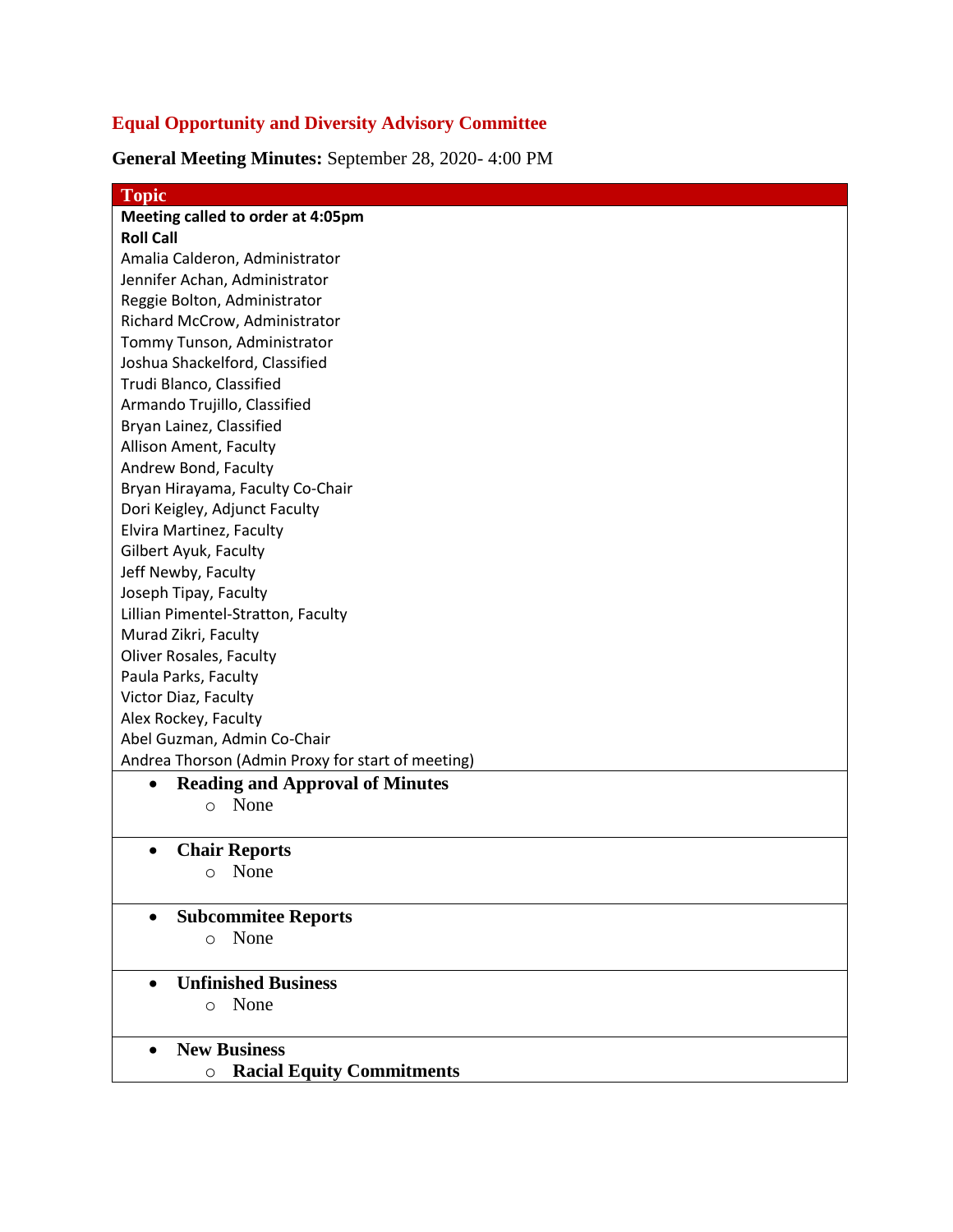Meeting is for current members to discuss and reaffirm commitments. Current membership is 3 admin, 3 classified, 8 faculty, 1 adjunct and 1 student rep…. (Hirayama)

Are you recommending we not make changes of membership at this time to not bog us down? (Pimentel-Stratton)

I think there are positives for both sites. We can take a separate vote later with existing voting members to increase seats (Thorson)

Will making changes now open up the door for additional questions on the charge? (Hirayama)

I would not worry about it, just take the safe way. This has only been pushed back recently and when it comes to racial equity, it has been discussed by multiple groups since release of commitments and no issues have been raised (Thorson)

None of this is something that has been home grown, it is something we feel the responsibility to take on and speak about it. (Bryan)

None of the work we did had been an issue when it was just equity, it is now an issue since it is racial equity. (Tunson)

We chose to uphold the BC values. The most important part is our students and that is what we need to focus on. There is no clear-cut definition on the website for many of the initiatives happening around the college. (Hirayama)

I have reached out to Reggie Williams to see if we can have some collegiate conversations around Racial Equity commitments that are in our plan (Hirayama)

Can we take a vote on the racial equity commitments? (Hirayama)

Bryan had talked about the EED Advisory committee and we decided that is inherently important. Umoja English courses have writing center (Parks)

Andrew moves, with a second from Lily?

Any discussion? (Hirayama)

If Abel is not here is tommy an alternate for the chair? (McCrow)

No, I am serving as the Proxy today (Thorson)

*From Lily Pimentel to Everyone: 04:38 PM* thumbs up from me *From Oliver Rosales to Everyone: 04:38 PM* YES *From Jeff Newby to Everyone: 04:38 PM* YES *From Joseph Tipay to Everyone: 04:38 PM*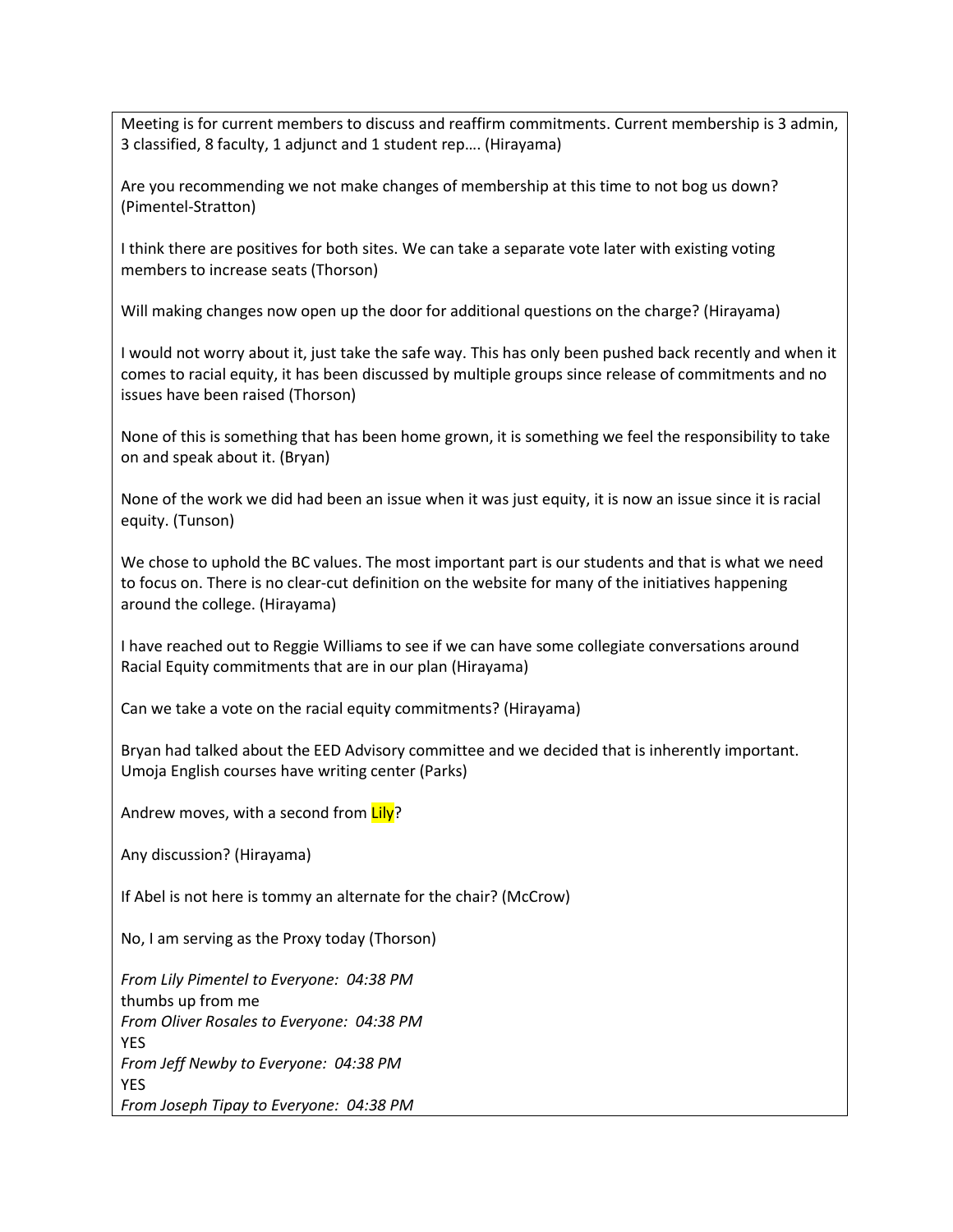Yes *From Dr. Paula Parks to Everyone: 04:39 PM* yes *From Alex Rockey to Everyone: 04:39 PM* Yes *From Gilbert Ayuk to Everyone: 04:39 PM* YES *From Victor Diaz to Everyone: 04:39 PM* Yes *From Bryan Lainez to Everyone: 04:39 PM* Yes *From Elvira Martinez to Everyone: 04:39 PM* Yes *From Trudi Blanco to Everyone: 04:39 PM* Yes *From Allison Ament to Everyone: 04:39 PM* yes *From Andrew Bond to Everyone: 04:39 PM* Yes *From Amalia Calderon to Everyone: 04:39 PM* Yes *From Jennifer Achan to Everyone: 04:39 PM* yes *From andrea thorson to Everyone: 04:39 PM* Vote: I, yes approve

Individual verbal votes taken for voting members in attendance to reaffirm Racial Equity Commitments (all in attendance- yes)

Should we move to update structure to 3 admin, 3 classified, 8 faculty, 2 students, 1 adjunct? (Hirayama)

I have an Umoja student that would love to be a representative (Parks)

One thing as faculty that you can do is talk to your department. Department Chairs are in FCDC and they need to vote representing all of the department, broadly I think the campus is supportive of these efforts. (Bond)

Yes, we need to make sure representatives are voting for everyone (Hirayama) Senate Secretary is responsible for taking notes during the meeting and sending it out to departments, remind your representatives to take notes as well (Thorson)

The goal here everyone, is to move our work and our mission and vision forward. Getting the word out of the great work we are doing. I know tommy and some other folks are working on some messaging that will support the work of this committee (Guzman)